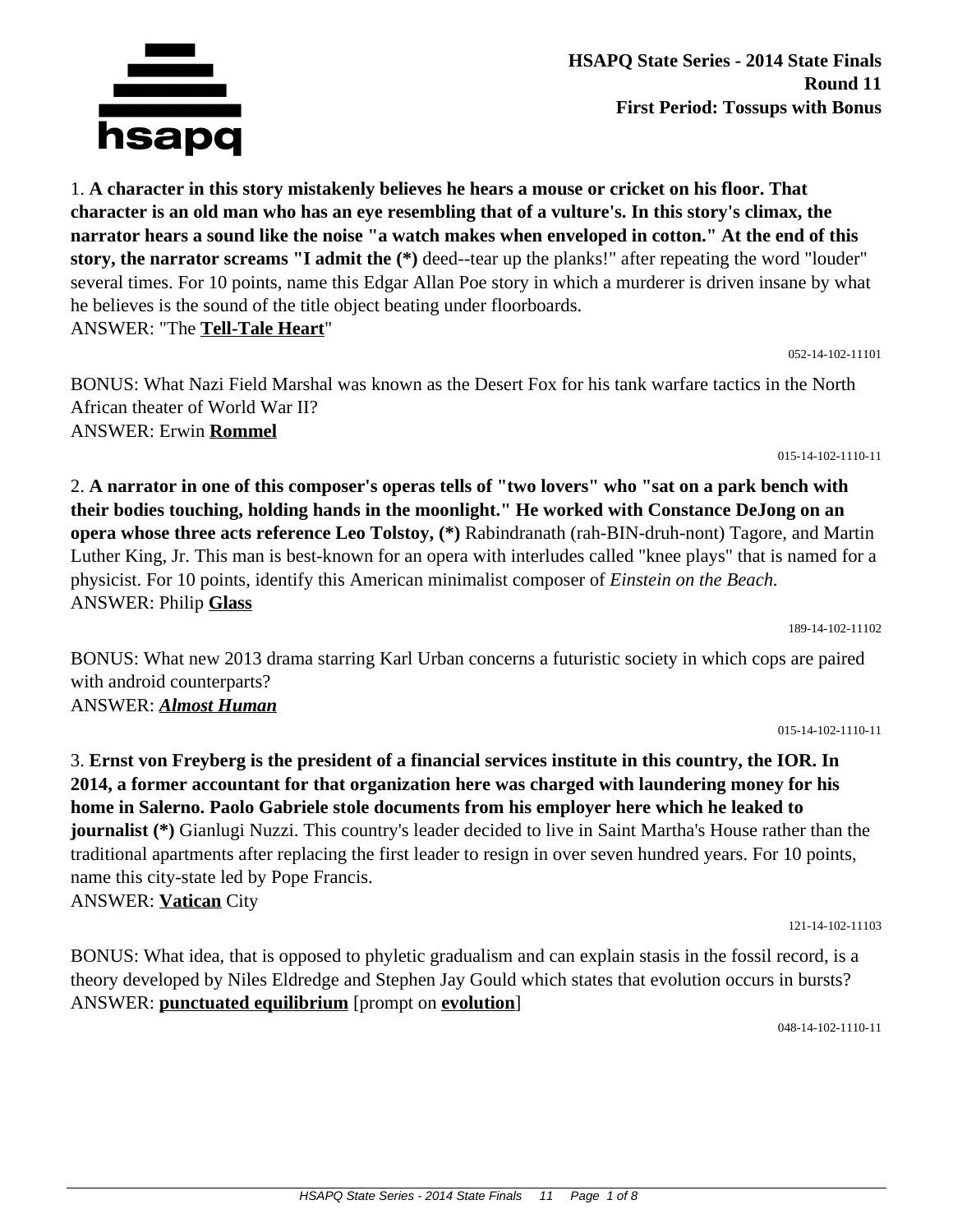4. **This singer was criticized online for dating James Lowe, and Veronica Bayetti Flores wrote an October 2013 article claiming that a song by this artist is racist. A song by this artist includes the lyrics "I'm kind of over getting told to put my hands up in the air" and starts the chorus with "we live in cities you'll (\*)** never see on screen." This singer of "Team" also has a song that begins "I've never seen a diamond in the flesh" and asks "let me be your ruler" and "let me live that fantasy." For 10 points, name this New Zealand singer whose album *Pure Heroine* included the song "Royals." ANSWER: **Lorde** [or Ella **Yelich-O'Connor**]

023-14-102-11104

190-14-102-1110-11

BONUS: This is a 30-second calculation question. A dartboard has radius 8 inches, and the inner bullseye has radius of one-half an inch. If a dart strikes the dartboard, what is the probability that it hits the bullseye? ANSWER: **1/256**

5. **Several characters in this play appear in a 2010 sequel by Bruce Norris. A character in this play entertains going into business with Bobo, and the role of Mrs. Johnson is eliminated in some stagings of this play. Karl Linder attempts to talk several characters against moving into Clybourne Park in this play, in which the Nigerian student Joseph Asagai is one of (\*)** Beneatha's suitors. Walter dreams of owning a liquor store in this play. For 10 points, name this play about the travails of the Younger family, a work by Lorraine Hansberry.

ANSWER: *A Raisin in the Sun*

BONUS: What British economist wrote *On the Principles of Political Economy and Taxation,* in which he defined rent and laid out his theory of comparative advantage? ANSWER: David **Ricardo**

014-14-102-1110-11

030-14-102-11105

6. **Net electric flux equals this quantity divided by the permittivity according to Gauss's law. The elementary value for this quantity was determined by balancing the gravitational and electric forces on an (\*)** oil drop in an experiment conducted by Millikan. Current is the rate of change of this quantity with respect to time. The force on a particle is equal to this quantity times the electric field. For 10 points, identify this quantity measured in Coulombs, which is negative for an electron. ANSWER: electric **charge**

226-14-102-11106

BONUS: What "Generalisimo" led Spain from 1939 until his death in 1975 after winning the Spanish Civil War?

ANSWER: Francisco **Franco** y Bahamonde

7. **The twenty-third chapter of this book jumps out of narrative to describe a gold rush at Odendaalsrust (oh-den-DAHLS-rust). At a trial in this book, Matthew gets off scot-free, partly because his father John can afford a good lawyer, unlike Mr. Carmichael, who takes the case** *pro bono.* **At this novel's conclusion, the protagonist prays atop a mountain near (\*)** Ndotsheni (en-DOT-shen-ee). For killing James Jarvis, Absalom is sentenced to death in this novel. For 10 points, name this novel about Stephen Kumalo by Alan Paton.

ANSWER: *Cry, the Beloved Country*

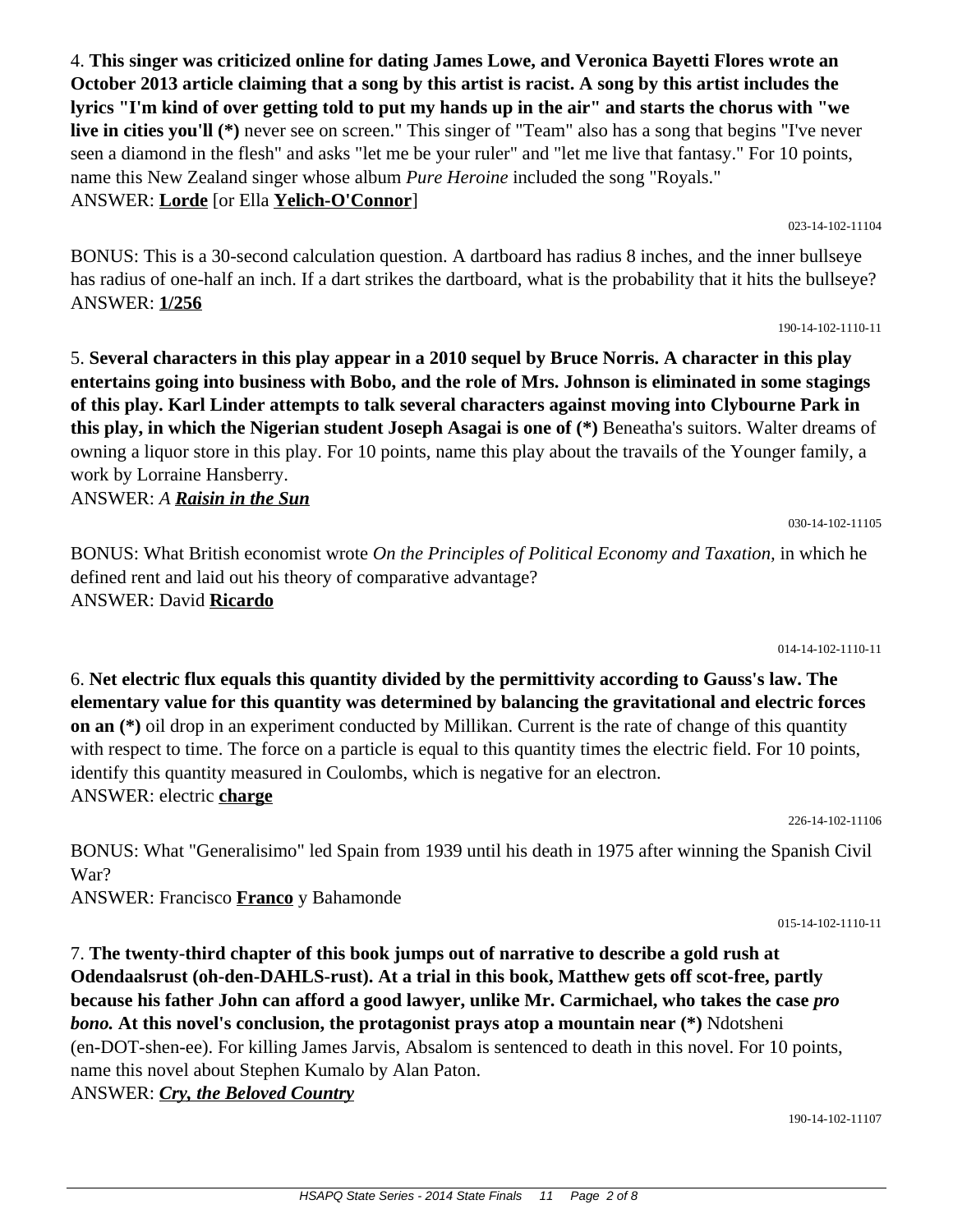BONUS: What colony, whose governor for about thirty nonconsecutive years was William Bradford, was governed by the *Mayflower* compact? ANSWER: **Plymouth** Bay Colony [do not accept "Massachusetts Bay"]

023-14-102-1110-11

8. **Murray Gell-Mann originally theorized the existence of this many quarks. The active ingredient of Eskalith contains the carbonate of the element with this atomic number, which is used to treat manic disorders. Phosphorus pentachloride has this many equatorial atoms. It is the bond order of the carbon carbon bond (\*)** acetylene, since it is the number of carbon-carbon bonds in alkynes (al-KINEZ). The law of thermodynamics with this number says it is impossible to cool a system to absolute zero. For 10 points, give the number of hydrogen atoms in ammonia. ANSWER: **three**

239-14-102-11108

BONUS: What man who worked with Gandhi became the first prime minister of India upon independence? ANSWER: Jawaharlal **Nehru**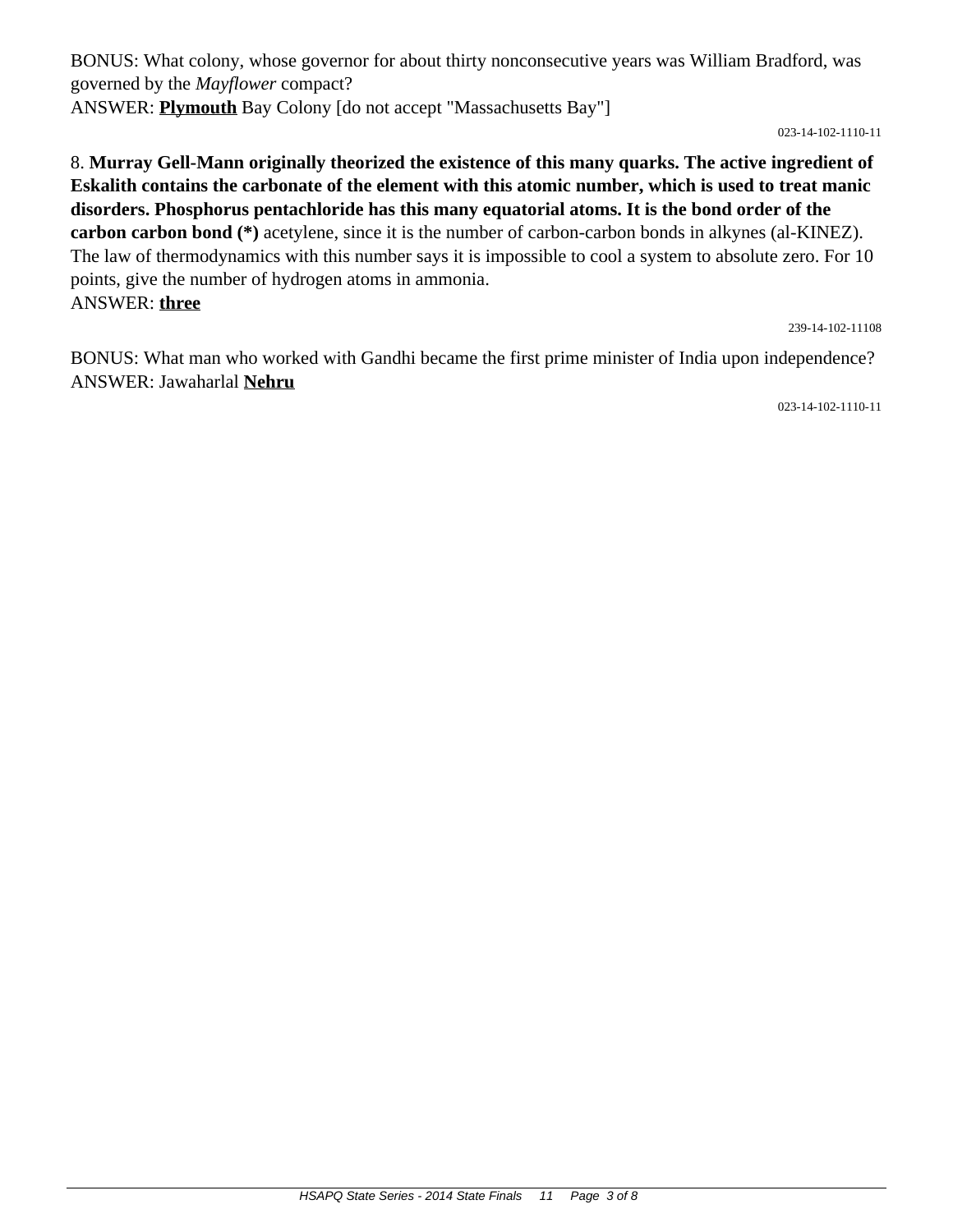## **Second Period: Directed Round**

## **SET A:**

1. BONUS: What experiment confirmed the de Broglie hypothesis by firing a beam of electrons at a sheet of nickel and measuring the scattering angles? ANSWER: **Davisson-Germer** experiment

2. BONUS: This is a 20-second calculation question. What is y in the solution to the system of equations: " $y = x + 3$ ", and " $x + 2y = 9$ "? ANSWER: **4**

3. BONUS: Name the poet who wrote of a "darkling plain swept with confused alarms" where "ignorant armies clash by night" in a poem that begins by describing a seascape. ANSWER: Matthew **Arnold**

4. BONUS: What Umberto Eco novel follows William of Baskerville's investigation of a murder at a medieval abbey? ANSWER: *The Name of the Rose*

014-14-102-1110-12

239-14-102-1110-12

015-14-102-1110-12

014-14-102-1110-12

014-14-102-1110-12

## **SET B:**

1. BONUS: What experiment disproved the plum pudding model of the atom and showed the existence of a positively charged nucleus?

ANSWER: Rutherford **gold foil** experiment [or **Geiger**-Marsden experiment; or **Rutherford** gold foil experiment]

2. BONUS: What instrument was played by Dizzy Gillespie, Miles Davis, and Louis Armstrong? ANSWER: **trumpet**

3. BONUS: What mathematician names a set of fluid dynamics equations describing inviscid flow? ANSWER: Leonhard **Euler**

4. BONUS: This is a 20-second calculation question. An angle in standard position has a terminal side that passes through (-12, 9). What is the cotangent of this angle? ANSWER: **-4/3**

037-14-102-1110-12



233-14-102-1110-12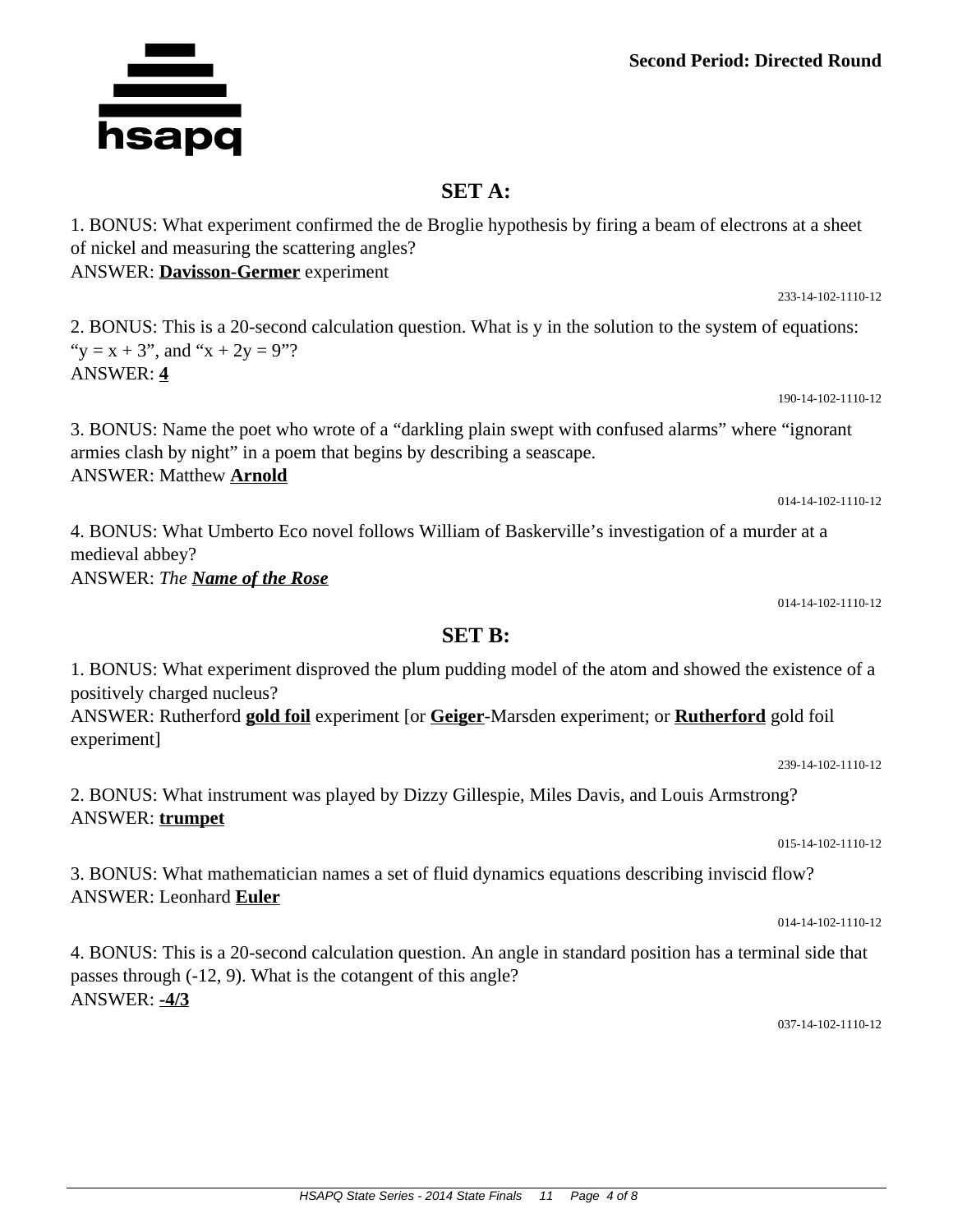9. **In response to Mayor Levi Boone's restrictions on taverns in this city, the 1855 Lager Beer Riot broke out. Another of its mayors, Carter Harrison, was assassinated by a failed office seeker. Dr. Henry Howard Holmes killed numerous people in this city during a festival. As documented in the book** *The Devil in the White City,* **it hosted the 1893 World's (\*)** Columbian Exposition. This city suffered a disaster legendarily caused by Mrs. O'Leary's cow kicking over a lantern. For 10 points, name this Illinois city severely damaged in an 1871 "great fire." ANSWER: **Chicago**

BONUS: What man painted a scene of a demonic creature consuming his offspring as a part of his *Black Paintings* series, entitled *Saturn Devouring His Children?* ANSWER: Francisco **Goya**

10. **On this exact date, a president gave a speech containing a last minute line about "inevitable triumph" added by Harry Hopkins. A vote taken on this day featured a sole dissent from Jeannette Rankin and passed 388 to 1 in the House of Representatives. On this day, a speaker noted that American forces had been attacked on (\*)** Wake Island. That speech begins by noting the previous day "will live in infamy." For 10 points, give the exact date of the United States declaration of war on Japan in World War II, which occurred the day after the Pearl Harbor attacks. ANSWER: **December 8, 1941** [prompt on partial answer]

052-14-102-11110

BONUS: What complex of protein and sugars makes up the bacterial cell wall and is taken up by the Gram stain?

ANSWER: **peptidoglycan** [or **murein**]

11. **The symbols I and K are used for a type of these things when it is present in the inner and outer core. The two most common surface types of these things are named for Rayleigh and Love. A shadow zone results from one type of these things not penetrating the outer (\*)** core and another type of them being refracted by the core-mantle boundary. Those two types are P and S. For 10 points, identify these things whose travel time is used to determine an earthquake's hypocenter. ANSWER: **seismic wave**s

066-14-102-11111

BONUS: What Canadian province borders North Dakota and Minnesota to the south and has its capital at Winnipeg? ANSWER: **Manitoba**

015-14-102-1110-11



052-14-102-11109

227-14-102-1110-11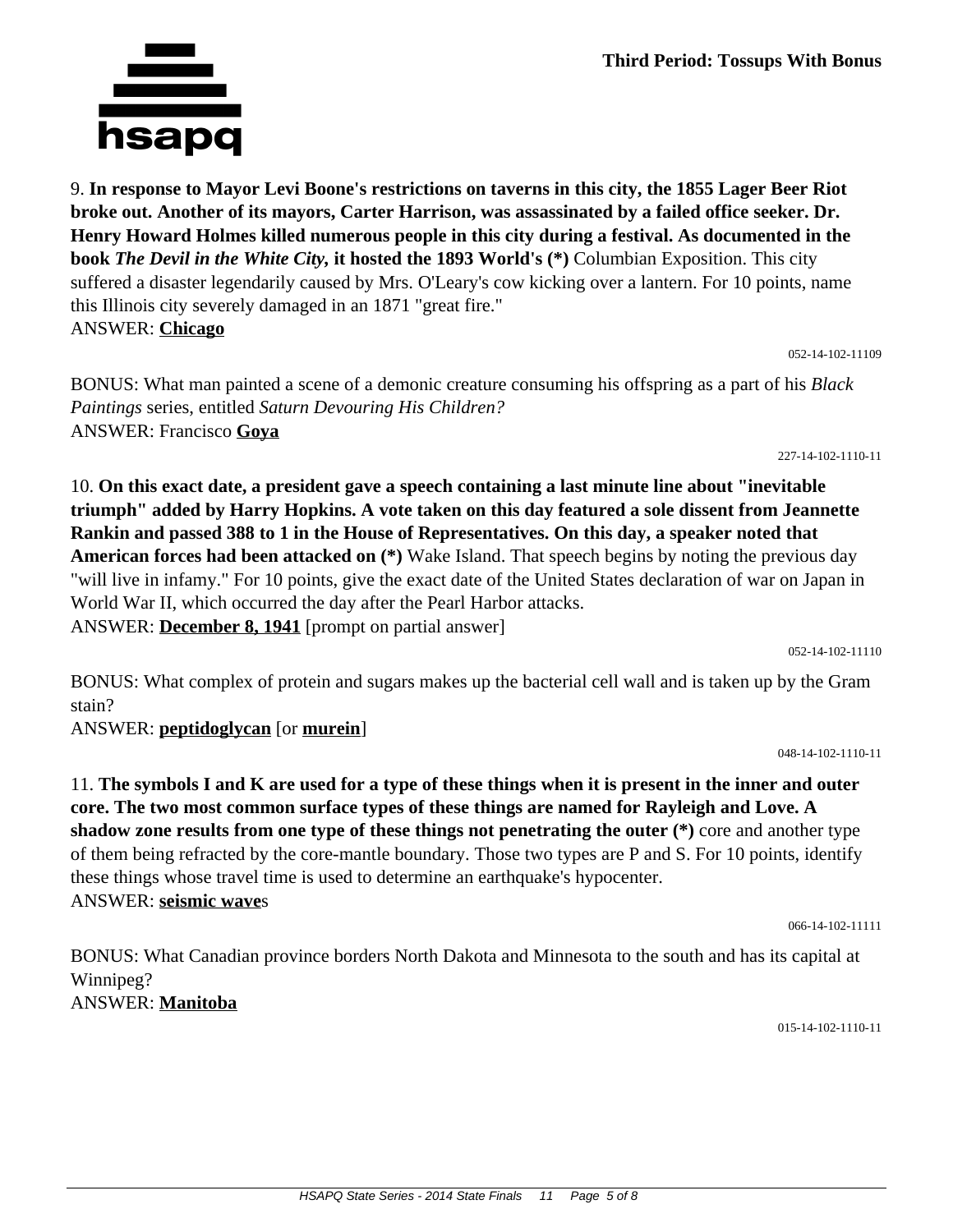12. **This king's general Sagmandia captured Gao, the capital of a neighboring empire. He employed an architect from Granada named as-Sahili and had the Sankore (sahn-CORE-eh) and Djinguereber (JING-uh-ray-bare) mosques built. Writing twelve years after this man traveled through, al-Umari claimed that his visit was still being talked about in (\*)** Cairo. He allegedly flooded Cairo's gold market during his extremely lavish hajj. For 10 points, name this fourteenth century ruler who served as the mansa of Mali.

ANSWER: Kankan **Musa** I [or Mansa **Musa**]

BONUS: Pegasus came out of the neck of what mythological character after Perseus beheaded her? ANSWER: **Medusa**

13. **BH3-only proteins such as Bim and Bid promote this process once they are activated by Fas ligand binding its receptor. Trophic factors prevent this process from occurring. Mutant CED protein in** *C. elegans* **causes defects in this pathway. In eukaryotes, it is caused when Bcl-2 no longer prevents the release of (\*)** cytochrome C from the mitochondria. This process results in a cascade of caspases. Damage to p53 causes this process to occur in healthy cells, though defects in it are indicative of cancer. For 10 points, name this process of programmed cell death. ANSWER: **apoptosis** [prompt on cell **death** until it is read]

190-14-102-11113

BONUS: What 2013 comedy subtitled "The Legend Continues" features Paul Rudd as Brian Fantana and John C. Reilly as the ghost of Stonewall Jackson? ANSWER: *Anchorman 2: The Legend Continues*

015-14-102-1110-11

14. **One example of this genre addressed to "Vera" was written by Vladimir Nabokov and originally referred to the mother of the Muses. Another book in this genre describes how the main character was sexually abused by her mother's boyfriend Mr. Freeman and then helped out of a period of silence by Bertha Flowers after moving back to (\*)** Stamps, Arkansas. For 10 points, name this genre that includes *Speak, Memory* and Maya Angelou's *I Know Why the Caged Bird Sings,* which both describe the authors's lives.

ANSWER: **autobiography** [or **autobiographies**; or **memoir**s]

023-14-102-11114

BONUS: Former Princeton boxing champion Robert Cohn and the wounded war veteran Jake Barnes are characters in a novel set in what country, where Robert Jordan goes to blow up a bridge in *For Whom the Bell Tolls?* ANSWER: **Spain**

052-14-102-1110-11

15. **In rituals involving these items, the phrase "l'had'lik neir" (luh-HOD lick-NAIR) is used. A ritual involving two of these items uses one of them to fulfill the commandment "remember" and the other to fulfill the commandment "observe." A hand is waved over these items and then used to cover the eyes by a woman who uses them at the start of (\*)** Shabbat. In another Jewish holiday, these items include the "shamash," and an additional one is used on each of eight days. For 10 points, identify these items which are placed in a menorah on Hannukah and lit. ANSWER: **candle**s

019-14-102-11115

023-14-102-11112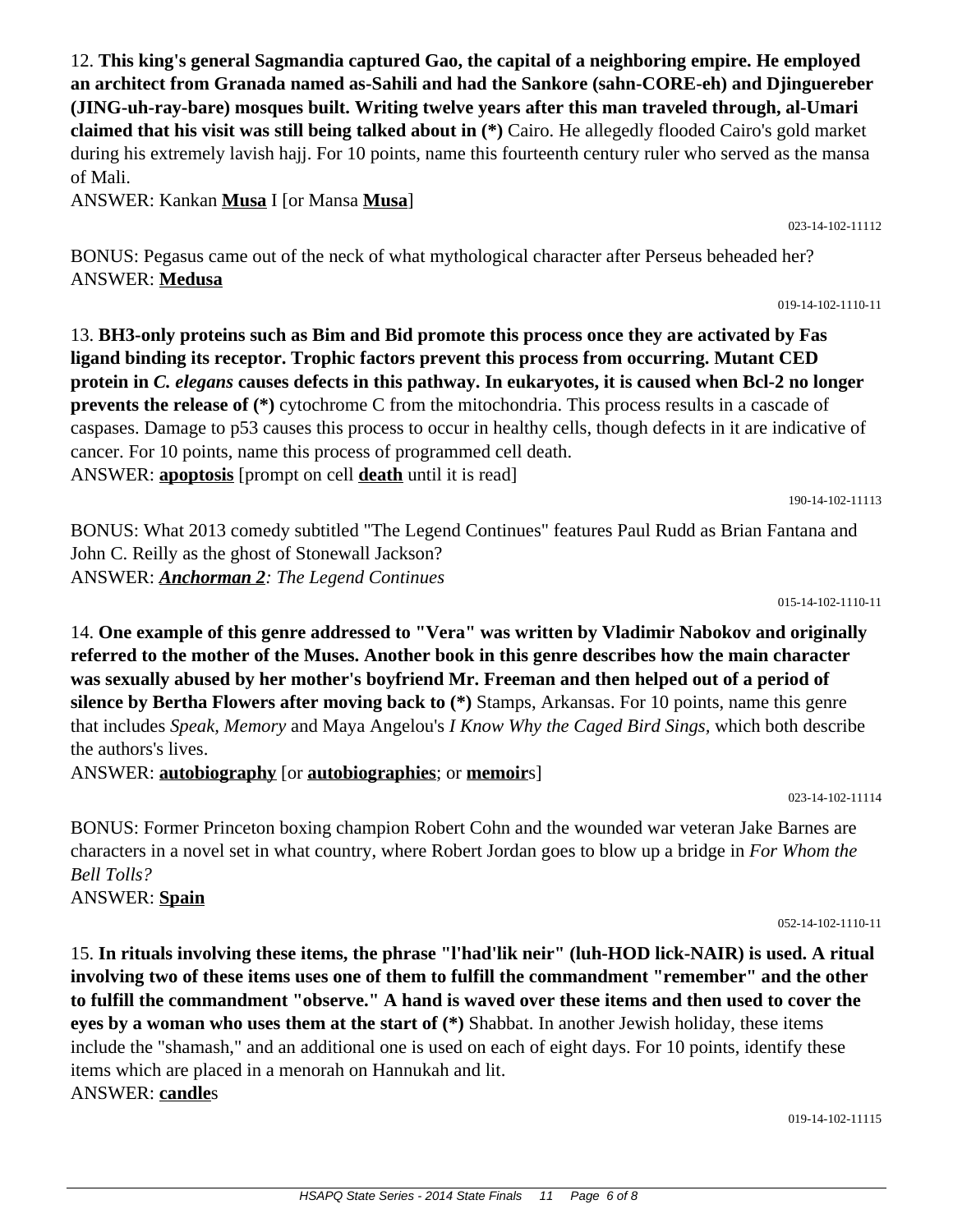BONUS: Silla and Goguryeo (go-GUR-yo) were some of the early kingdoms on what Asian peninsula? ANSWER: **Korea** [or the **Korean** Peninsula]

014-14-102-1110-11

16. **This city's Old Deaf School Park contains a topiary rendering of the painting** *Sunday Afternoon on the Island of La Grand Jatte.* **The Batelle Memorial Institute is headquartered in this city, whose historic monuments include the Camp Chase Confederate Cemetery and James Thurber's house. Found at the confluence of the Olentangy and (\*)** Scioto (sai-OH-tuh) Rivers, it is the seat of Franklin County. It is the capital of a state whose other large cities include Dayton and Toledo. For 10 points, name this capital of Ohio. ANSWER: **Columbus**, Ohio

080-14-102-11116

BONUS: Beth dies after becoming ill with scarlet fever in what novel, which begins with the March family donating their breakfast to a poor neighbor? ANSWER: *Little Women*